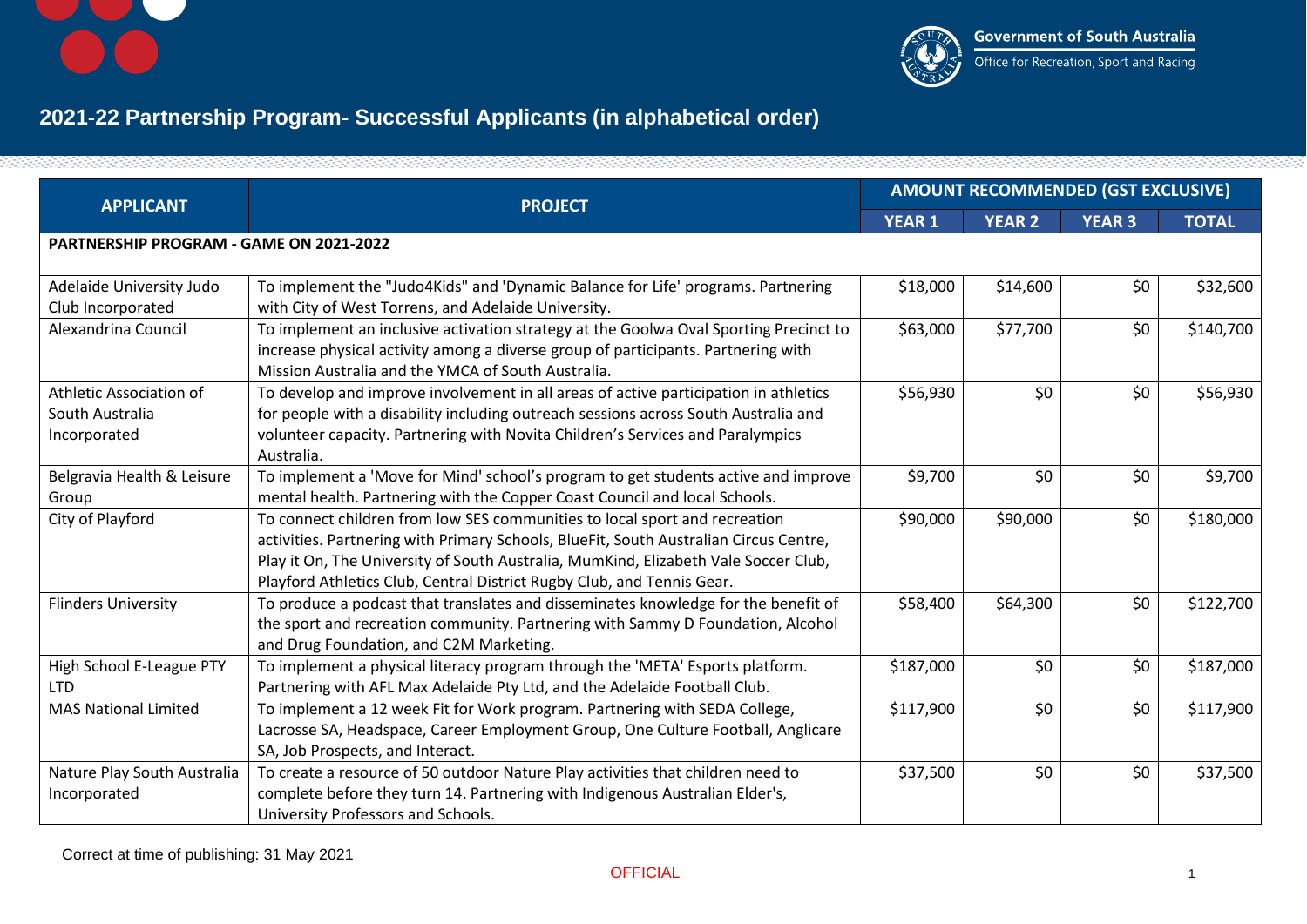

| <b>APPLICANT</b>                                                      | <b>PROJECT</b>                                                                                                                                                                                                                                                                                     | <b>AMOUNT RECOMMENDED (GST EXCLUSIVE)</b> |               |               |              |
|-----------------------------------------------------------------------|----------------------------------------------------------------------------------------------------------------------------------------------------------------------------------------------------------------------------------------------------------------------------------------------------|-------------------------------------------|---------------|---------------|--------------|
|                                                                       |                                                                                                                                                                                                                                                                                                    | <b>YEAR 1</b>                             | <b>YEAR 2</b> | <b>YEAR 3</b> | <b>TOTAL</b> |
| Play Australia (IPA<br>Australia)                                     | To implement the Play Streets project within the South Australian community.<br>Partnering with Latrobe University, The Corporation of the City of Campbelltown, City<br>of Port Adelaide Enfield, City of Charles Sturt, and City of Onkaparinga.                                                 | \$110,000                                 | \$0           | \$0\$         | \$110,000    |
| South Australian Cricket<br><b>Association Limited</b>                | To implement a junior cricket and surf life saving education program across four<br>locations. Partnering with Surf Life Saving South Australia, City of Holdfast Bay,<br>Adelaide Nepalese Cricket Association and Muslim Australian Connections of SA.                                           | \$40,600                                  | \$0           | \$0\$         | \$40,600     |
| South Australian Sports<br>Federation Incorporated                    | To implement a Sports SA shared services model for sporting organisations.<br>Partnering with Gymnastic SA, Volleyball SA, Skate SA, Oakdale Netball Club,<br>Norwood Basketball Club, St Michaels and All Angels Netball Club, and JopMart Pty<br>Ltd.                                            | \$295,000                                 | \$0           | \$0\$         | \$295,000    |
| Surf Life Saving SA                                                   | To implement a shared service model to deliver public relations, media and<br>community content to promote the health benefits of surf sports. Partnering with<br>Surfing SA.                                                                                                                      | \$25,000                                  | \$25,000      | \$25,000      | \$75,000     |
| The Barossa Council                                                   | To implement a 'Get Active Directory' for Health Care Professionals to assist with<br>social prescribing. Partnering with the Mount Pleasant Progress Association, South<br>Barossa Alliance, and the Angaston Football Club.                                                                      | \$0                                       | \$26,600      | \$0\$         | \$26,600     |
| The Corporation of the City<br>of Marion                              | To implement a range of programs including trail and open space activation and<br>active transport initiatives to increase regular physical activity levels in the<br>community. Partnering with City of Holdfast Bay, City of Mitcham, MarionLIFE,<br>Kindergym SA, and Forbes Children's Centre. | \$101,470                                 | \$0           | \$0\$         | \$101,470    |
| The Nature Conservation<br>Society of South Australia<br>Incorporated | To deliver a Youth Nature Festival during spring school holidays. Partnering with<br>Green Adelaide, Trees for Life, Hinterland Innovation, and the Conservation Council<br>of South Australia.                                                                                                    | \$25,000                                  | \$25,000      | \$25,000      | \$75,000     |
| University of South<br>Australia                                      | To develop and deliver a program that improves the capacity of people living with<br>cognitive/learning disabilities to increase participation in cycling to improve<br>inclusivity and meaningful engagement. Partnering with Bike SA, One Culture Support<br>Services, and Barkuma.              | \$145,000                                 | \$75,000      | \$76,000      | \$296,000    |
| Volunteering SA and NT<br>Incorporated                                | To enhance the existing 'WeDo' App to develop sports specific features to improve<br>the volunteering experience in the community. Partnering with Sports SA, KPMG, and<br>Codium Pty Ltd.                                                                                                         | \$295,000                                 | \$0           | \$0           | \$295,000    |